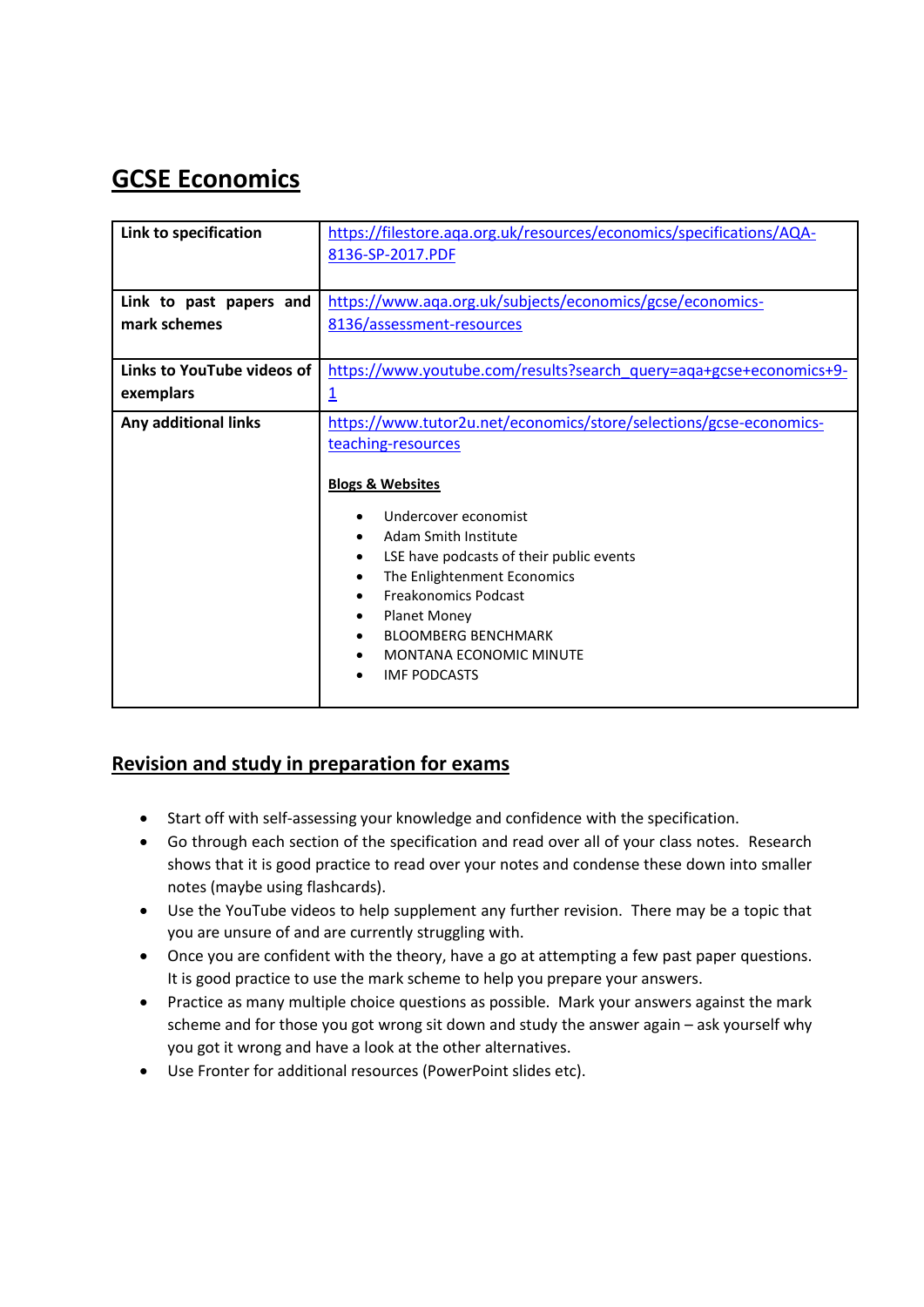#### *\*All resources are uploaded onto Fronter, this include the following:*

- AQA training resources
- Chapter 1 Economic Activity
- Chapter 2 Resource Allocation
- Chapter 3 Price determination
- Chapter 4 Production, costs, revenue and...
- Chapter 5 Competitive markets
- Chapter 6 Market Failure

#### **General Advice:**

#### **Ensure that your responses contain the following:**

- **A justified conclusion with sustained evaluation, which is coherent and relevant, with judgements fully supported by evidence.**
- **Analysis of a relevant selection of the economic evidence, with a well-developed logical chain of reasoning.**
- **Comprehensive application of knowledge and understanding of pertinent concepts/issues relevant to the context; effective use of specialist language maintained throughout**

#### **Written Technique:**

#### **6 mark**

*A full and precise explanation applying economic concepts and issues. Clear evidence of economic concept, key vocabulary and terminology used throughout. Students cannot gain marks for a generic answer that does not explain an impact of the economic theory/concept being discussed.*

#### **9 mark**

AO1 – A range of key points identified which are coherent and relevant to the question.

AO2 – Well developed analysis with use of a range of connector words which explains and develops the economic consequences of the points being discussed. A detailed explanation of the economic consequences and the impacts on the wider economy investigated.

AO3 – Analysis is embedded throughout with key evidence and use of the context. This may be through the use of the case study provided, quantative data given and/or the hook aspect of the question. A detailed evaluation will investigate the wider impact of the question which may be linked to the economic agents and or the economic objectives.

Main points:

1. 9m questions require two points and often have two elements to focus on within the question, it is advisable to use paragraphs to structure this section. The question may be specific in the two elements or it may lead itself to a "positive/negative" aspect.

#### **For example:**

**Assess whether the decision to install machinery will be beneficial to the business and its workers. [9m]**

*Here one point would focus on the impact of the decision making on the firm and the second would focus on the business.*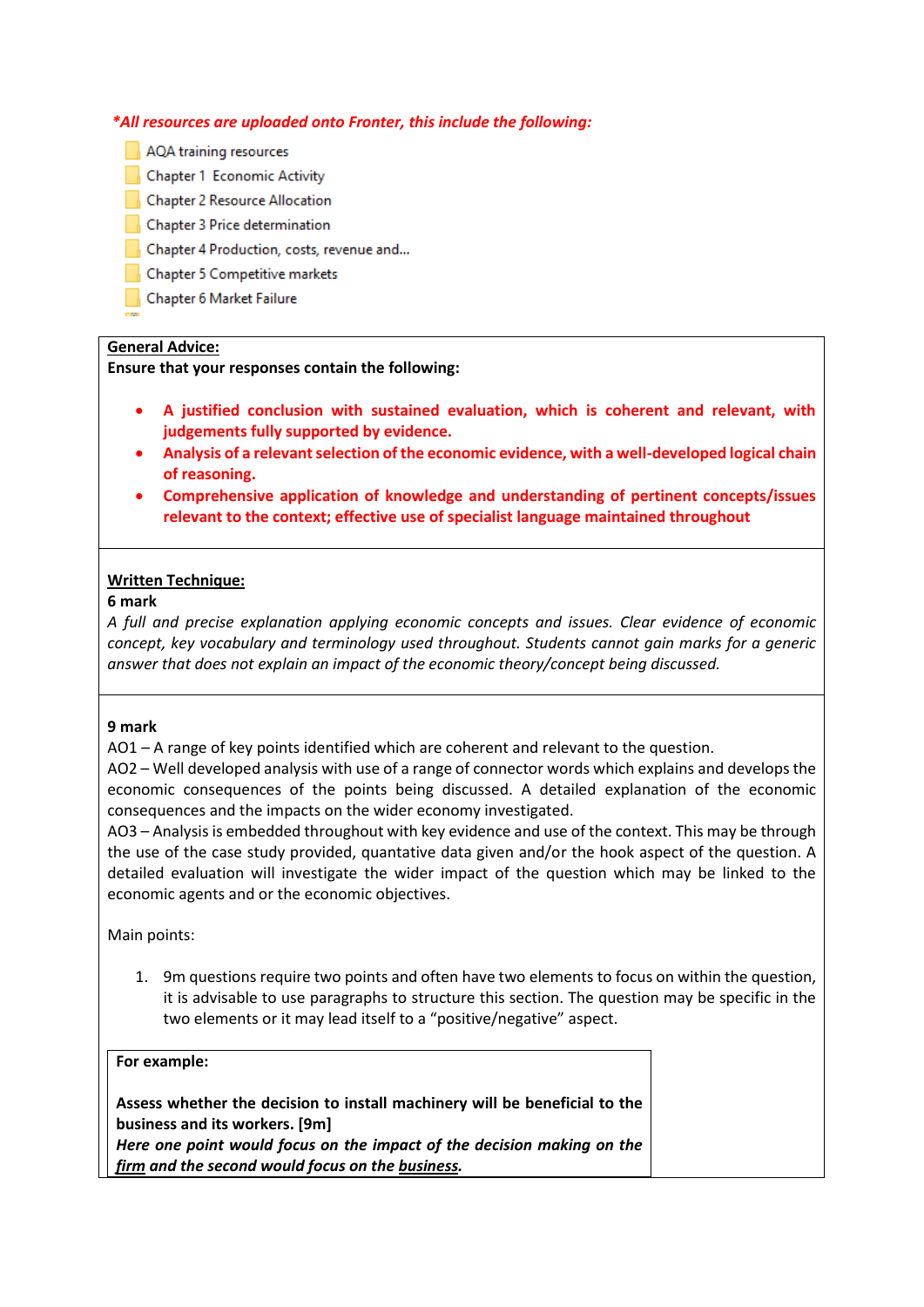- 2. In order to achieve the maximum marks students will have to analyse their points, connector words must be used in order to create a "logical" chain of argument. Think about the impact and consequences of your point in an economic context.
- 3. Throughout the response, the context will have to be used (eg figure 1). Application marks are required to achieve L3 therefore students will have to support their analysis with either quantitative or qualitative skills from the small case study provided.
- 4. Ensure that specialist economic terminology is used throughout the written response.

#### **15 mark**

*Main points:*

- *1. 15m questions require two points and often have two elements to focus on within the question, it is advisable to use paragraphs to structure this section. The question may be specific in the two elements or it may lead itself to a "positive/negative" aspect.*
- *2. In order to achieve the maximum marks students will have to analyse their points, connector words must be used in order to create a "logical" chain of argument. Think about the impact and consequences of your point in an economic context. You need to consider the use of economics diagrams in this section. They can be used to evidence your "economic evidence" and your "specialist language".*
- *3. Throughout the response, the context will have to be used (eg figure 6). Application marks are required to achieve L3 therefore students will have to support their analysis with either quantitative or qualitative skills from the small case study provided. Often in this section there are two contexts which can be used within your response to demonstrate your application skills. It is vital that a wide range of AP is demonstrated in the written response.*
- *4. Ensure that specialist economic terminology is used throughout the written response.*

### *Judgement/Evaluation-What does this involve?*

*Judgements need not be complicated but should be a genuine attempt to come to a decision backed up or supported with justification. Answers might tackle this by:*

- $\checkmark$  Including a clear judgement / decision that has been based on the relative arguments. The *judgement is not just stated as an opinion, but is justified in terms of the analysis developed in the answer*
- *Highlighting a key factor in making the decision and justifying why this is the key factor. There may be two of three different arguments identified that are significant in forming a judgement. A student might opt for a particular judgement purely on the strength of the most significant point identified and explained*
- *Identifying any difficulties or limitations involved in reaching a clear decision.*
- *Considering the time period involved (short / long term) in reaching the solution or experiencing its effects. A student might identify that in the short term the benefits outweigh the costs, but then the opposite occurs in the longer run. Government investment in say a new motorway involves very high initial costs with the cost savings being received several years later*